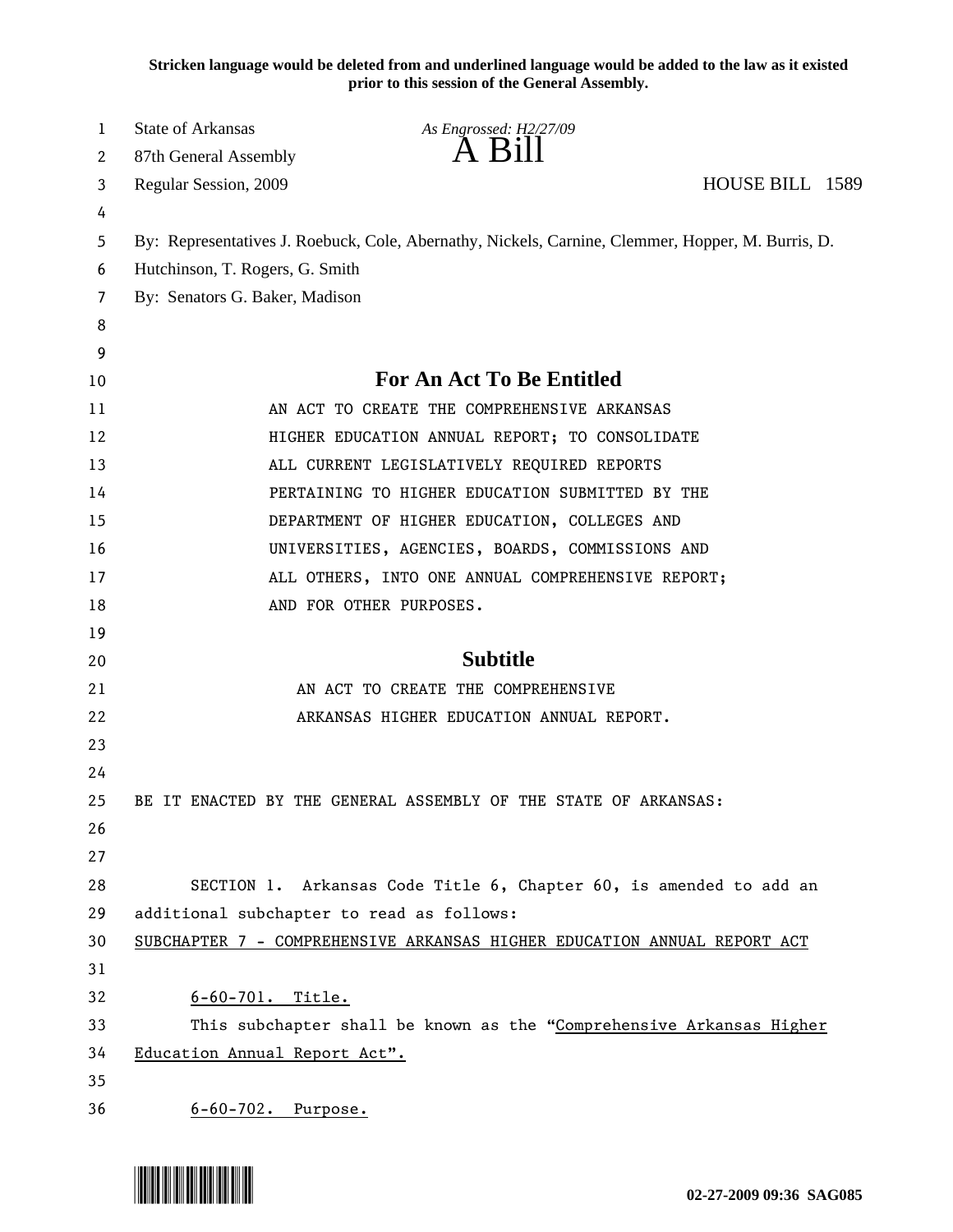| 1  | The Comprehensive Arkansas Higher Education Annual Report shall:              |  |  |
|----|-------------------------------------------------------------------------------|--|--|
| 2  | Serve as a central tool for the General Assembly and others<br>(1)            |  |  |
| 3  | to evaluate all facets of the Arkansas higher education system; and           |  |  |
| 4  | (2)<br>Combine all higher education reports currently required by             |  |  |
| 5  | the General Assembly to be submitted separately into one (1) report.          |  |  |
| 6  |                                                                               |  |  |
| 7  | $6 - 60 - 703$ . Report.                                                      |  |  |
| 8  | $(a)(1)$ The Comprehensive Arkansas Higher Education Annual Report shall      |  |  |
| 9  | be submitted by the Department of Higher Education to the House Education     |  |  |
| 10 | Committee and Senate Education Committee, the President Pro Tempore of the    |  |  |
| 11 | Senate, the Speaker of the House of Representatives and the Governor no later |  |  |
| 12 | than December 1, 2009, and each year thereafter.                              |  |  |
| 13 | The comprehensive Arkansas Higher Education Annual Report<br>(2)              |  |  |
| 14 | shall be posted on the department website for public inspection no later than |  |  |
| 15 | December 8, 2009, and each year thereafter.                                   |  |  |
| 16 | $(b)(1)$ The Comprehensive Arkansas Higher Education Annual Report shall      |  |  |
| 17 | consist of all higher education reports currently required by the General     |  |  |
| 18 | Assembly, including without limitation reports pertaining to:                 |  |  |
| 19 | (A) Scholarship programs including without limitation the                     |  |  |
| 20 | Arkansas Academic Challenge Scholarship Program and the report required by    |  |  |
| 21 | Acts 2001, No. 1520;                                                          |  |  |
| 22 | Remediation rates, §§ 6-15-2401 and 6-61-221, updated<br>(B)                  |  |  |
| 23 | each even numbered year;                                                      |  |  |
| 24 | Voluntary ACT program, § 6-18-1608;<br>(C)                                    |  |  |
| 25 | Military students and families, § 6-61-112;<br>(D)                            |  |  |
| 26 | Budget, § 6-61-209, updated each even numbered year;<br>(E)                   |  |  |
| 27 | Retention Plans, Retention and graduation rates,<br>(F)                       |  |  |
| 28 | including minority retention, §§ 6-61-1311, 6-61-220, and 6-61-122;           |  |  |
| 29 | Reporting standards, § 6-61-222, updated each even<br>(G)                     |  |  |
| 30 | numbered year;                                                                |  |  |
| 31 | Athletic expenditures, § 6-62-106;<br>(H)                                     |  |  |
| 32 | Faculty performance review, § 6-63-104;<br>(I)                                |  |  |
| 33 | Coordination of state educational efforts, § 6-1-304;<br>(J)                  |  |  |
| 34 | Student enrollment, § 6-60-209;<br>(K)                                        |  |  |
| 35 | Economic development goals and educational efforts, §<br>(L)                  |  |  |
| 36 | $6 - 61 - 207$ ; and                                                          |  |  |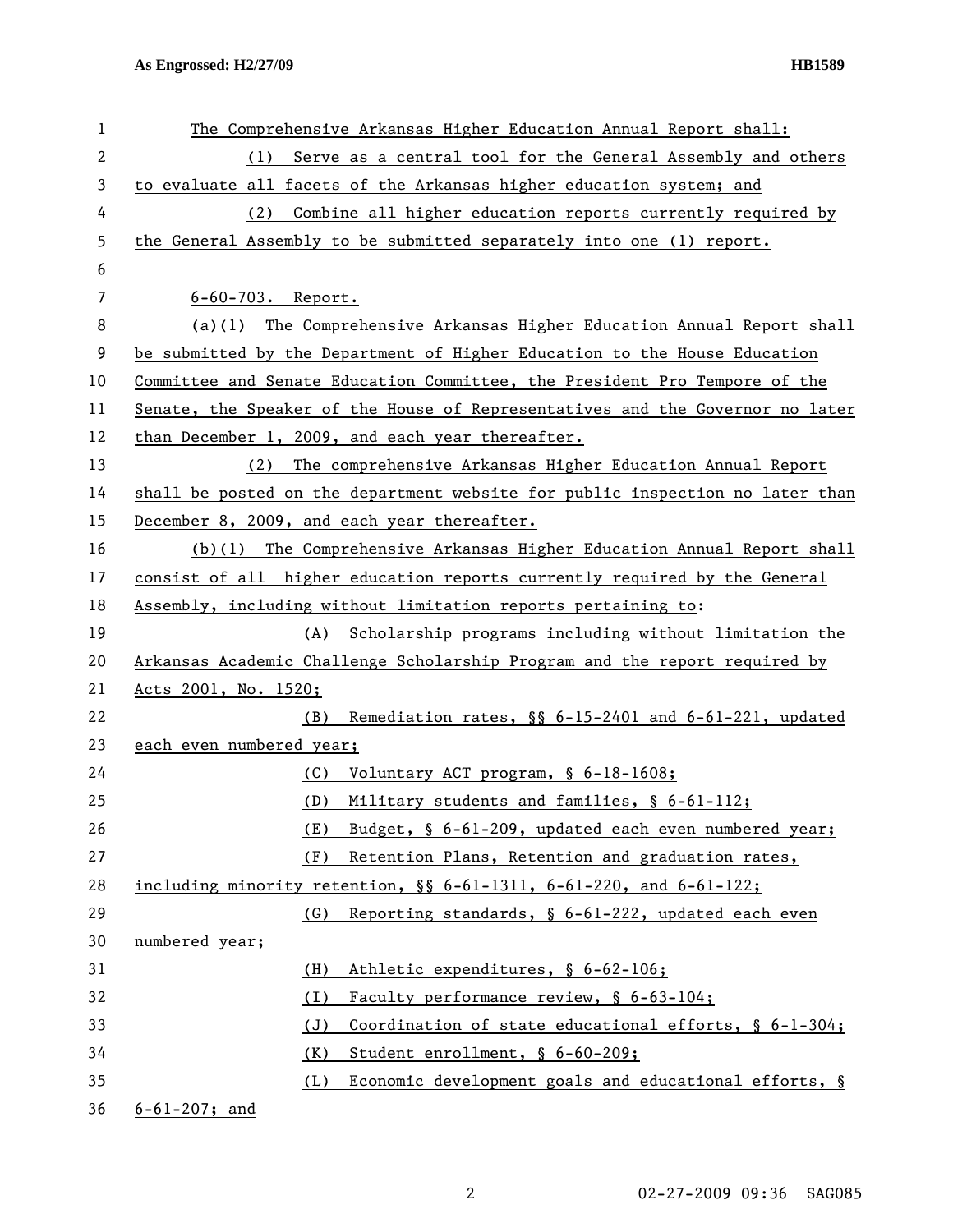| 1            | Affirmative action programs, § 6-63-103.<br>(M)                               |
|--------------|-------------------------------------------------------------------------------|
| $\mathbf{2}$ | All deadlines for higher education reports currently<br>(2)                   |
| 3            | required by the General Assembly are superseded by subsection (a) of this     |
| 4            | section unless otherwise specified in this subchapter.                        |
| 5            | (3) All financial reports provided to the Higher Education                    |
| 6            | Coordinating Board shall be included in the report, including The Higher      |
| 7            | Education Financial Conditions Report.                                        |
| 8            | (c) All future higher education reports required by the General               |
| 9            | Assembly shall:                                                               |
| 10           | Be submitted as part of the Comprehensive Arkansas Higher<br>(1)              |
| 11           | Education Annual Report; and                                                  |
| 12           | Include a fiscal impact on administrative costs to the<br>(2)                 |
| 13           | Department of Higher Education.                                               |
| 14           |                                                                               |
| 15           | 6-60-704. Information submitted to the Department of Higher Education         |
| 16           | for inclusion in the report.                                                  |
| 17           | All higher education reports submitted to the General Assembly or<br>(a)      |
| 18           | other governmental bodies by individual colleges and universities, agencies,  |
| 19           | boards or commissions shall be submitted directly to the Department of Higher |
| 20           | Education no later than October 1, 2009 and each year thereafter, for         |
| 21           | inclusion in the Comprehensive Arkansas Higher Education Annual Report.       |
| 22           | (b) If an institution of higher education fails to submit the required        |
| 23           | reports to the Department of Higher Education by October 15 the institutions  |
| 24           | shall appear before the House Committee on Education and the Senate Committee |
| 25           | on Education to explain why they failed to meet the submission deadline.      |
| 26           | (c) Financial information provided by an institution of higher                |
| 27           | education is subject to review by Legislative Audit and any adjustments made  |
| 28           | to previously submitted financial information during the course of a          |
| 29           | financial audit to previously submitted information may be revised based upon |
| 30           | recommendations made by Legislative Audit.                                    |
| 31           |                                                                               |
| 32           | $6-60-705$ . Limitation.                                                      |
| 33           | This subchapter does not limit the authority of the General<br>(a)            |
| 34           | Assembly to request additional interim reports and supplemental information   |
| 35           | from the Department of Higher Education, colleges and universities, or other  |
| 36           | entities, as needed.                                                          |